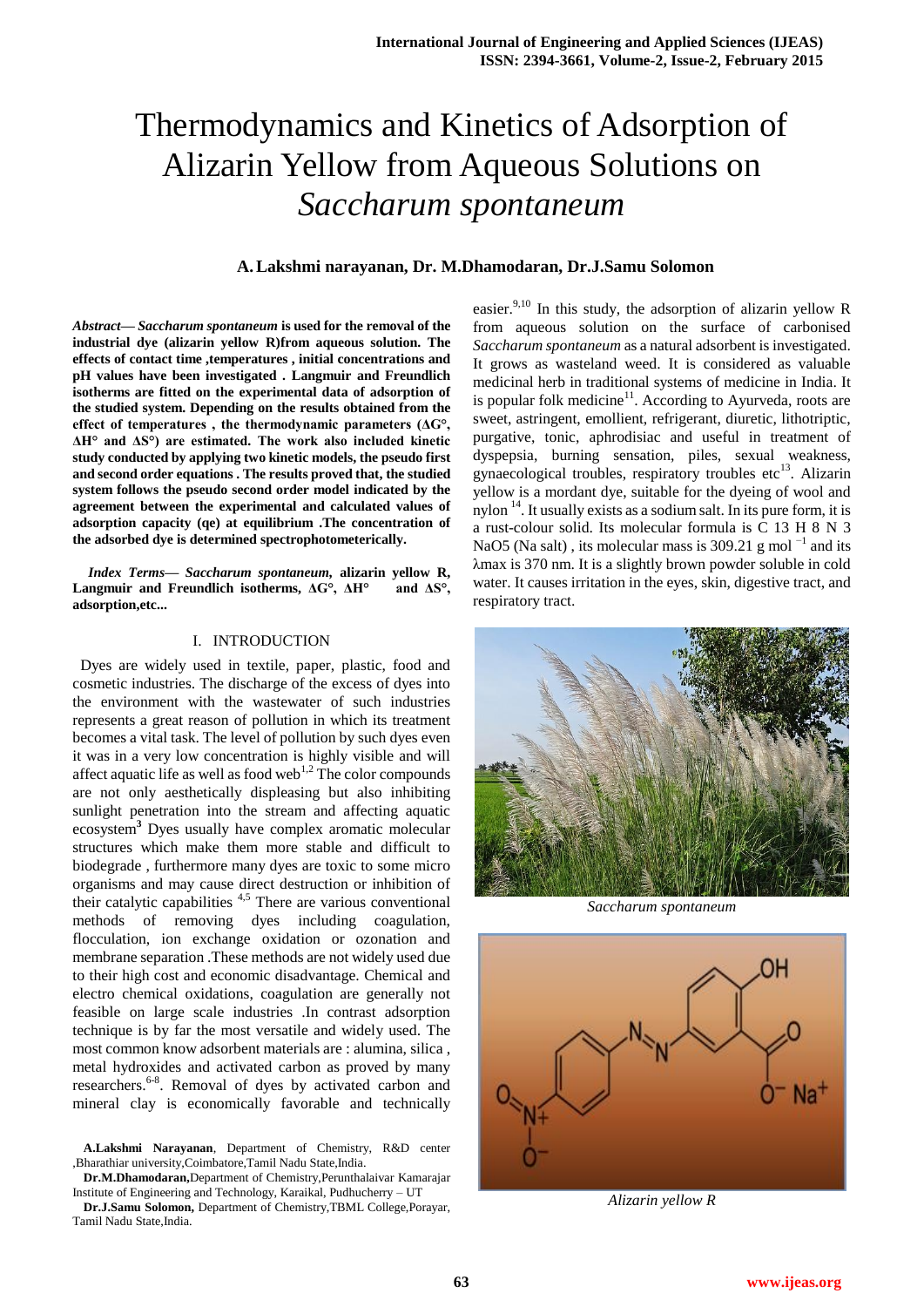#### II. EXPERIMENTAL WORK

### *A.Instrumentation*

The pH was adjusted with a digital pH meter (Jenway Model 3320) using HCl (0.1 mol L −1) and NaOH (0.1 mol L −1). Alizarin yellow was estimated with a UV/VIS spectrophotometer (Labomed UVD 3500) at λmax 370 nm.

## *B.Preparation of adsorbent*

Stems of *Saccharum spontaneum*, collected from the karaikal coastal area, was crushed with laboratory-scale crushers, powdered with a disk pulveriser, and sieved to 0-63 mesh (ASTM). The powdered adsorbent was washed, dried at 105 ◦ C for 10 h in an oven, and stored in high-density polythene (HDPE) bags. The proximate analysis of the coal was carried out by using standard methods (ASTM D 5142-90). Powdered adsorbent was soaked in HCl (0.1 mol L −1) for 24 h, followed by filtering and washings with distilled water. Afterwards, it was dried in an oven at 105 ◦ C for 10 h and stored in HDPE bags.

#### *C.Chemicals*

All c h e m i c a l s used d u r i n g experimental work were of analytical grade and were used as such without purification. Alizarin yellow (Fluka), HCl (E.Merck 11.6 M). Double distilled water was used for the reparation of all types of solution and dilution when required.

#### *D.Instrumentation*

Balance ER-120A (AND), Electric grinder (Kenwood), pH meter HANNA pH 211 (with glass electrode), UV/VIS s p e c t r o p h o t o m e t e r ( Labomed, Inc. Spectro UV-Vis double beam  $UVD = 3500$ ).

#### *E.Standard Solutions*

1.0 g of Alizarin yellow was taken in 1000 mL measuring flask and dissolved in double distilled water, making volume up to the mark. This was 1000 ppm stock solution of dye. Standard solutions of dye were prepared by successive dilution of stock solution.

#### *F.Adsorption Experiments*

The adsorption studies were carried out at  $30 \pm 1$  °C. pH of the solution was adjusted with 0.1 N HCl.A known amount of adsorbent was added to sample and allowed sufficient time for adsorption equilibrium. Then the mixture were filtered and the remaining dye concentration were determined in the filtrate using (Spectro UV-Vis Double Beam UVD-3500, Labomed.Inco) at  $\lambda$ max = 370 nm.The effect of various parameters on the rate of adsorption process were observed by varying mesh size of adsorbent contact time, t , initial concentration of dye Co ,adsorbent amount , initial pH of solution and temperature. The solution volume (V) was kept constant 50 mL).The dye adsorption (%) at any instant of time was determined by the following equation:

## **Dye adsorption**  $(\% ) = (Co - Ce) \times 100/Co$

Where Co is the initial concentration and Ce is the concentration of the dye at equilibrium. To increase the accuracy of the data, each experiment was repeated three times and average values were used to draw the graphs.

*G.Isotherm studies*

A series of experiments Were carried out for isothermal and kinetic study of *Saccharum spontaneum* adsorption of alizarin yellow dye. Langmuir (eq :1) ,Freundlich(eq :2) , ,Redlich-peterson(eq :3) and ,Dubinin-Kaganer-Radushkevich(DKR) (eq :4) were plotted by using standard straight-line equations and corresponding parameters were calculated from their respective graphs.  $Ce/X = 1/K*K_L + Ce/K$  --------------------------- (1)  $log qe = log K<sub>F</sub> + 1/n log Ce$  ------------------------ (2) qe =  $K_R$  Ce / (1+bRCe $\beta$ ) ---------------------------- (3) log qe = log Xm – βε2/2.303 ---------------------------- (4) Ce is the equilibrium concentration of the adsorbate (mg/L ) and X is the amount of adsorbate adsorbed  $(mg/g)$ . KL indicates monolayer adsorption capacity (mg/g),K is the

Langmuir equation constant( $L/mg$ ), KF and  $1/n$  are constants for a given adsorbate and adsorbent at a particular temperature and bT (KJ/mol) is adsorption potential of the adsorbent .  $K_R$ ,  $b_R$ ,  $\beta$  are Redlich Peterson constants. Xm is maximum sorption apacity;  $β$  is mean sorption energy and  $ε$ sorption potential in DKR isotherms

#### III. RESULTS AND DISCUSSION

Adsorption of Alizarin Yellow R dye on *Saccharum spontaneum* was studied through batch mode, making use of different variables like adsorbent dosage, pH of the medium, contact time, initial concentration of Alizarin Yellow R dye and temperature. The size of adsorbent particles were maintained constant at below 63µm. Experiments were carried out so that the effect of any one variable was studied, keeping all others constant. This was repeated with all the other variables.

## *A.Effect of particle Size*

The effect of adsorbent's particle size was studied in the range of 0-200 microns mesh particle (0-63, 63-125, 125-200) for checking the maximum adsorption of Alizarin Yellow R and the smallest mesh particle (0-63) was shown to be best for adsorption, as particles with smallest size presents a larger surface area and the results are shown in Fig. 1.

## *B.Effect of adsorbent dosage*

The adsorbent dosage is an important parameter, which influences the extent of dye uptake from the solution and thus the effect as shown in Fig. 2. It was evident that the amount of dye uptake increases from 72.11 % with 50mg adsorbent up to 98.69% with 200mg adsorbent. Prior to that, it is apparent that the percent removal of Alizarin Yellow R dye increases as the adsorbent dosage increases from 50mg up to 200mg due to the limited



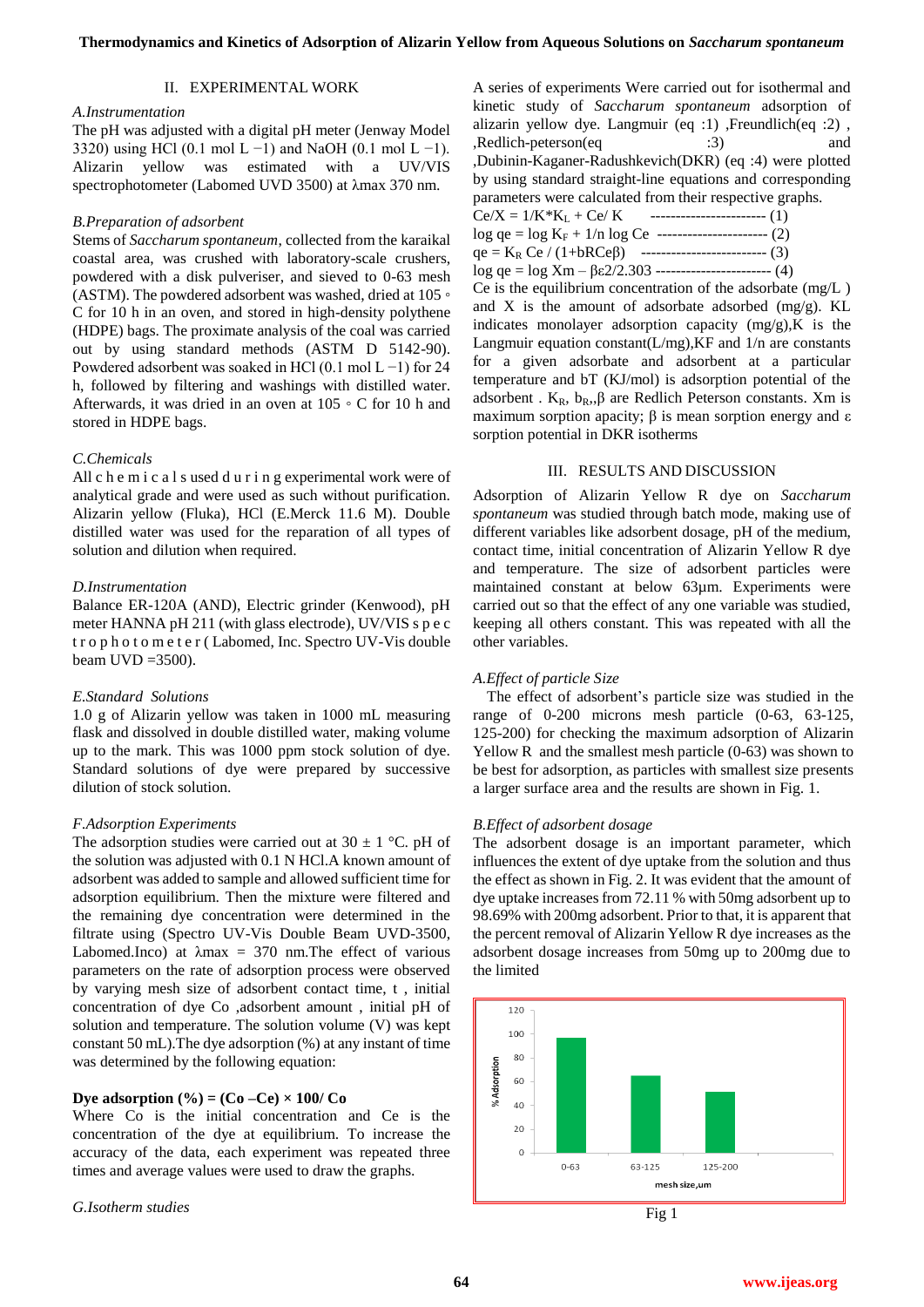## **International Journal of Engineering and Applied Sciences (IJEAS) ISSN: 2394-3661, Volume-2, Issue-2, February 2015**



availability of the number of adsorbing species for a relatively larger number of surface sites on the adsorbent at higher dosage of adsorbent. It is plausible that with higher dosage of adsorbent there would be greater availability of exchangeable sites from dye. Besides, Fourest and Roux suggested that the reduction in adsorbent dosage in the suspension at a given dye concentration enhances the dye/adsorbent ratio, and thus increases the dye uptake per unit adsorbent, as long as the latter is not saturated. However, in some cases, the adsorption capacity decreased sharply with the increasing of adsorbent dosage these results may due to the overlapping of the adsorption sites as a result of overcrowding of adsorbent particles. Moreover, the high adsorbent dosage could impose a screening effect of the dense outer layer of the cells, thereby shielding the binding sites from dye.The effect of the mass of the adsorbent in the adsorption of Alizarin Yellow R dye was studied at the optimum pH 1.0 and at room temperature  $(30^0C)$ . 50 ml of a solution of Alizarin Yellow R dye with an initial concentration of 50 mg/L was mixed with 50.0 mg of the adsorbent and the mixture was shaken for 180 minutes. After centrifugation, the amount of Alizarin Yellow R dye in the supernatant was estimated quantitatively. From this the percentage of dye adsorbed on the adsorbent was deduced. This procedure was repeated with 100, 150, 200 and 250 mg of the adsorbent and the results are recorded in figure 2. With the adsorbent dosage of 200 mg or more, adsorption reached the maximum. Hence adsorbent dosage was fixed at an optimum amount of 150 mg.

## *C.Effect of pH*

The acidity of solution pH is one of the most important parameters controlling the uptake of dyes from wastewater and aqueous solutions. The uptake and percentage removal of dye from the aqueous solution are strongly affected by the pH of the solution as illustrated in Fig. 3. The uptake of dye decreases from 99.66 % to 28.13% when the pH increases from pH 1 to pH 6 , sorption is noted to decrease significantly 99.66% adsorption capacity at pH 1. After that the capacity of adsorption decreases deeply in pH range of 7 to 9.The maximum adsorption observed at low pH (pH 1) may be due to the fact that the higher concentration and higher mobility of  $H^+$  ions present favoured the preferential adsorption of Alizarin Yellow R dye compared to hydrogen ions. It would be plausible to suggest that at lower pH value, the surface of the adsorbent is surrounded by hydronium ions  $(H<sup>+</sup>)$ , thereby replacing by the dye from the binding sites of the sorbent . In contrast, as the pH decreases, more negatively charged surface becomes available thus facilitating greater dye removal. It is commonly agreed that the sorption of dye

cations decreases with increasing pH (Fig 3) as the dye species become high stable in the solution. However, at higher pH values (pH 7, pH 8 and pH 9) there is a decrease in the adsorption capacity. This is due to the occurrence of dye precipitation.



# *D.Effect of contact time*

 The effect of contact time on the adsorption of dye on *Saccharum spontaneum* is shown figure 4. Adsorption increases as contact time increases and is maximum (88.49 %) at 3 hours. Figure 4 reveals that the curve is smooth and continuous, alizarin Yellow R dye to saturation, suggesting possible monolayer coverage of the dye on *Saccharum spontaneum*. Nearly 60.54% adsorption has taken place within 30 minutes of contact time with the adsorbent which indicates the efficiency of *Saccharum spontaneum* as adsorbent. More time is required for attainment of equilibrium. In this study, all the batch experiments were carried out for a time interval of 180 minutes.

# *E.Effect of initial concentration*

Figure 5 show that adsorption capacity decreases from 95.56% to 61.91% as the dye concentration increases from 10 to 60 mg/l. The trend is that of the result of the progressive decrease in the electrostatic interaction between the Alizarin Yellow R dye and the absorbent active sites. Moreover, this can be explained by the fact that less adsorption sites were being covered as the dye concentration decreases. Besides, lower initial concentrations to an increase in the affinity of the Alizarin Yellow R dye towards the active sites. The decline in the adsorption capacity is due to the availability of smaller number of surface sites on the adsorbent for a relatively larger number of adsorbing species at lower concentrations. The experimental results of adsorption of Alizarin Yellow R dye on *Saccharum spontaneum* at various initial concentrations are shown in figure 5. It reveals that, the actual amount of dye s adsorbed per unit mass of *Saccharum spontaneum*  decreased with increase in dye concentration. Adsorption is maximum when the initial concentration of Alizarin Yellow R dyes were 10 mg/L.As the concentration increases, all the adsorption sites are being filled up and there remains unadsorbed dye, hence the decrease in percentage adsorption. This result is in favour of only monolayer coverage and suggests the application of the Langmuir isotherm model. Since 96.02% adsorption occurs when the initial concentration was 10 mg/L, *Saccharum spontaneum* appears to be very effective adsorbent in removing even traces of dye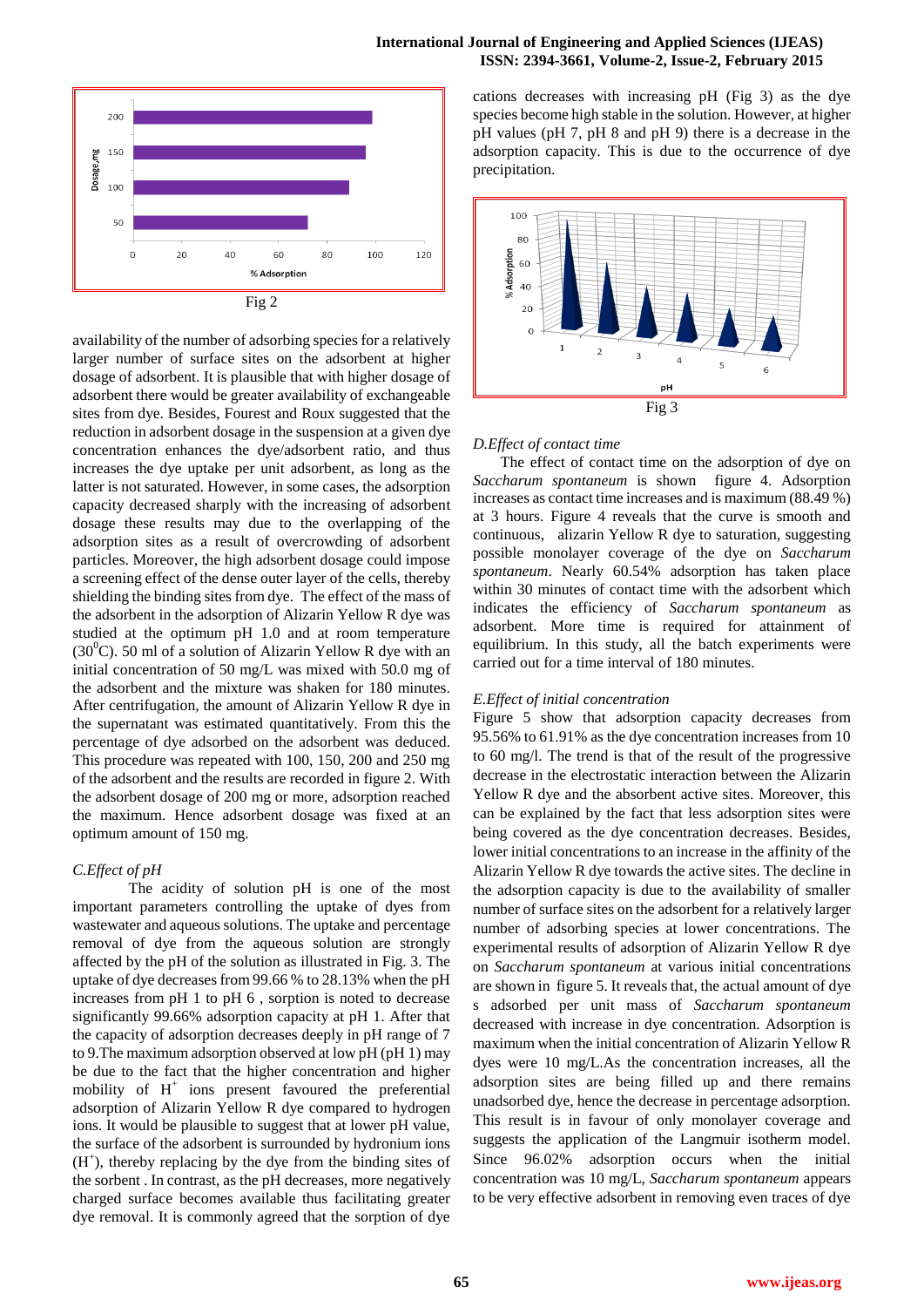





#### *F.Adsorption isotherms*

Isotherm parameters, evaluated from the linear plots of equations (1-4) are illustrated in Table1, (Fig. 6a and 6.b).The  $K<sub>L</sub>$  (sorption equilibrium constant) value for the Langmuir isotherm, ie. 3.424 mg/g indicated the high adsorption capacity of biosorbent toward dye adsorption. This is in turn supported by the values of the dimensionless separation factor  $(R_L)$ , which are less than 1. The  $R^2$  (correlation coefficient) value 0.935 indicated that the Langmuir isotherm is good for explaining the dye adsorption. The  $R^2$  value calculated for the Freundlich isotherm was found to be 0.924, indicating that the experimental data can be explained by the Freundlich isotherm. The  $K_F$  (ultimate adsorption capacity) value as calculated from the Freundlich isotherm was 3.0338. The values of Freundlich constant, n, are much greater than 1, implying that the adsorption process is governed by physisorption only The  $R^2$  value calculated for the Redlich-peterson isotherm was found to be 0.947, indicating that the experimental data can be explained by the Redlich-peterson isotherm. The β value as calculated from this isotherm was 0.670. The Dubinin– Kaganer – Radushkevich (DKR) model was adopted to describe the single-solute adsorption isotherms. The  $\mathbb{R}^2$  value calculated for the DKR isotherm was found to be 0.999, indicating that

the experimental data can be explained by the DKR isotherm poorly. The β value as calculated from this isotherm was 0.347. The values of desorption constant, β, in the Redlich-Peterson and the Dubinin-Kaganer-Radushkevich isotherms is a measure of the desorption constant. Its values are less than 1, indicating favourable adsorption. The sorption energy  $\varepsilon$  in the DKR isotherm is a valuable parameter to distinguish between physisorption and chemisorptions. Lower values suggest physisorption is more.

|     | $\mathbf{K}_\text{L}$ | q0                        | $\mathbf{b}_{\mathbf{L}}$ | ${\bf R}^2$    |
|-----|-----------------------|---------------------------|---------------------------|----------------|
| 90  | 3.424658              | 13.33333                  | 0.256849                  | 0.935          |
| 69% |                       | N                         |                           | $\mathbb{R}^2$ |
|     | 3.033891              | 9.090909                  |                           | 0.924          |
|     |                       | B                         | q0                        | ${\bf R}^2$    |
|     | 0.670173              | 0.324                     | 2.108628                  | 0.947          |
|     |                       | $\mathbf{b}_{\mathbf{R}}$ | $K_R$                     | $\mathbb{R}^2$ |
|     | 0.347                 | 2.881844                  | 0.657061                  | 0.999          |







# *G.Kinetics*

 Kinetics of adsorption is a characteristic responsible for the efficiency of adsorption. Since the initial sorption rate plays a crucial role, adsorption was measured at time intervals 10, 20,30,40,50 and 60 minutes. The kinetics of adsorption of Alizarin Yellow R dye on *Saccharum spontaneum* was followed by the use of four models:Lagergren's pseudo-first order kinetics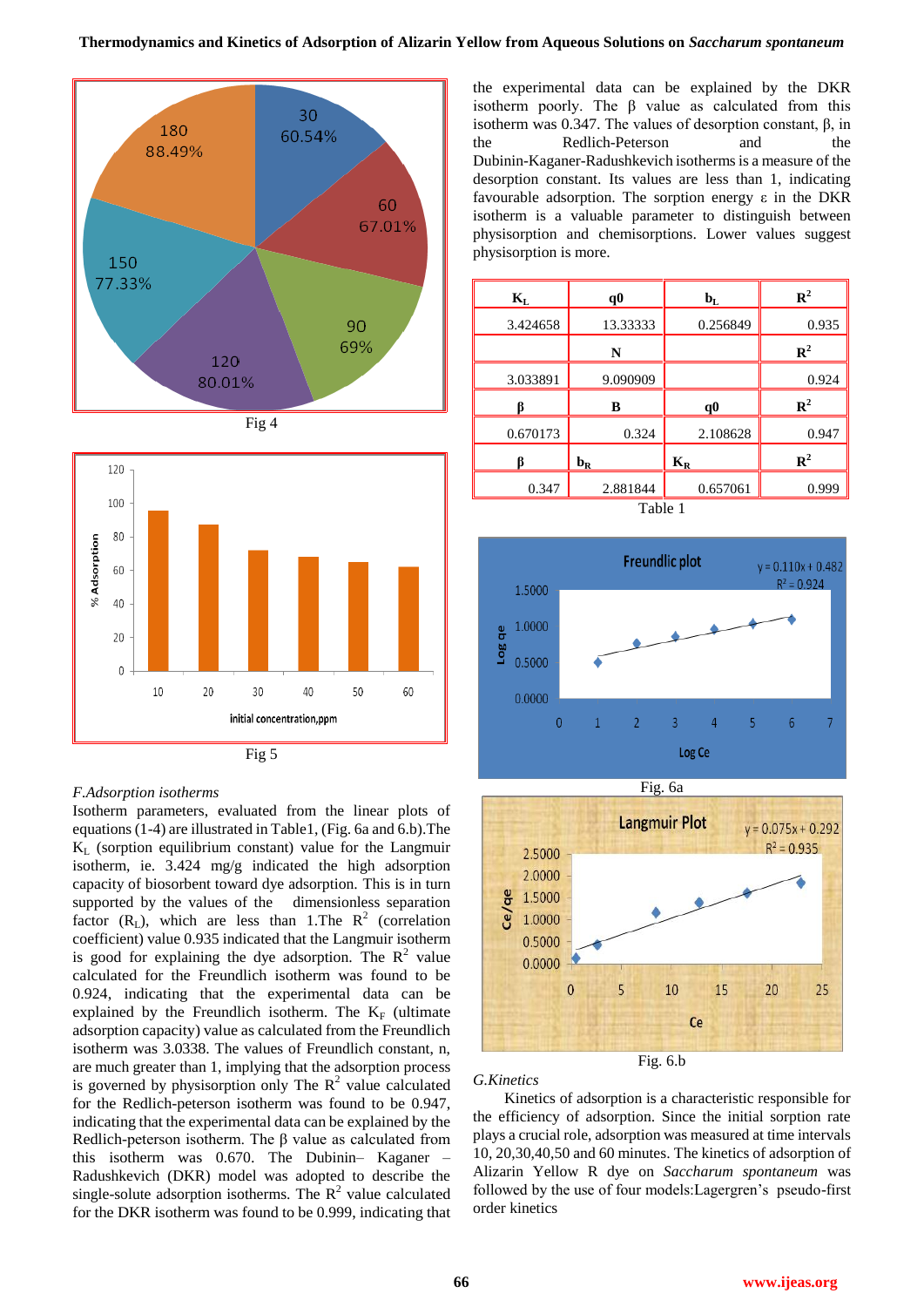Pseudo-second order kinetics.

The Elovich kinetics

The intra-particle diffusion model.

The kinetics parameters are given in table 2(Fig. 7). Analysis of the kinetics parameters shows that there is no correlation between theoretical and experimental qe values for the Lagergren's first order kinetics and hence the adsorption process is not likely to be of the first order. The  $R<sup>2</sup>$  values for the second order(eq 5) kinetics shows high precision suggesting that second order kinetics is a best fit. Log (qe-qt) =  $\log$  qe - (K1t / 2.303) ------------- 5

| I Order                 | K1<br>0.006909  | Oе<br>1.27890             | $R^2 = 0.862$ |
|-------------------------|-----------------|---------------------------|---------------|
| II Order                | qe<br>3.184713  | K <sub>2</sub><br>0.01267 | $R^2 = 0.976$ |
| Int part<br>diff        | Kp<br>0.10900   | 1.3800                    | $R^2 = 0.905$ |
| <b>Elovich</b><br>model | $\beta = 0.472$ | α<br>0.3340               | $R^2 = 0.860$ |







# *H.Thermodynamic parameters*

Thermodynamic parameters such as standard Gibbs free energy ( $\Delta$ G0),Enthalpy ( $\Delta$ H0) and entropy ( $\Delta$ S0) were also calculated using equations 6 and 7 and the results obtained are illustrated in table-3 (Fig:8).

| $\Delta G0 = RT \ln K$ | ------------------------------6                                        |
|------------------------|------------------------------------------------------------------------|
|                        | $ln Kc = (\Delta S0/R)$ -( $\Delta H0/RT$ )--------------------------7 |

Here, K denotes the distribution coefficient for the adsorption. R is the universal constant and T is the absolute temperature in Kelvin. The negative value of the  $\Delta G$  0 at the studied temperature range indicated that the sorption of alizarin yellow on sorbent was thermodynamically feasible and spontaneous. The increase in the value of  $\Delta$  G 0 with temperature further showed the increase in feasibility of sorption at the elevated temperature for *Saccharum spontaneum*. In other words, sorption is endothermic in nature .The positive value of ΔH0 for *Saccharum spontaneum* showed that the sorption was endothermic. The positive value of ΔS0 showed an increased randomness at the solid alizarin yellow solution interface during the adsorption of alizarin yellow, reflecting the affinity of *Saccharum spontaneum* for alizarin yellow.

| $\Delta G0$ | ∆Н0     | $\Delta$ SO | Log 10 Ka | 1/T      |
|-------------|---------|-------------|-----------|----------|
| $-1410.45$  | 22.7851 | 64.14293    | 0.243038  | 0.003299 |
| $-1771.97$  |         |             | 0.295582  | 0.003193 |
| $-2094.4$   |         |             | 0.338555  | 0.003095 |
| $-2441.77$  |         |             | 0.382859  | 0.003002 |
|             |         | Table 3     |           |          |

## *I.Arrhenius equation*

Activation energies for adsorption of alizarin yellow on adsorbent was calculated using the Arrhenius equation (eq 8),plotted in Fig 8 and tabulated in table 4.The activation energy obtained(Table 4) in this case ,indicate that physical forces are involved in the sorption mechanism and sorption feasibility.

Arrhenius equation

 $Log K = Log A - (EA / 2.303 RT)$  --------------- 8

| Ľа       | Log A |       |
|----------|-------|-------|
| 8.945545 |       | ).999 |







The thermodynamic parameters for the adsorption of Alizarin Yellow R dye on *Saccharum spontaneum* are given in table 4. For the adsorption of dye on *Saccharum spontaneum*, the free energy values are all negative confirming that the process is spontaneous even at room temperature. The entropy change is positive and explains the increase in randomness of the process. The endothermic nature of the adsorption process is evident from the positive values of enthalpy change. Presumably, the randomness factor (T∆S) overcomes the energy factor (∆H) and makes the overall process spontaneous (∆G negative). Activation energies for adsorption of Alizarin Yellow R dye on adsorbent was calculated using the Arrhenius equation (eq 6-8), plotted in Fig 8 and tabulated in table 8b.The activation energy obtained in this case, indicate that physical forces are involved in the sorption mechanism and sorption feasibility.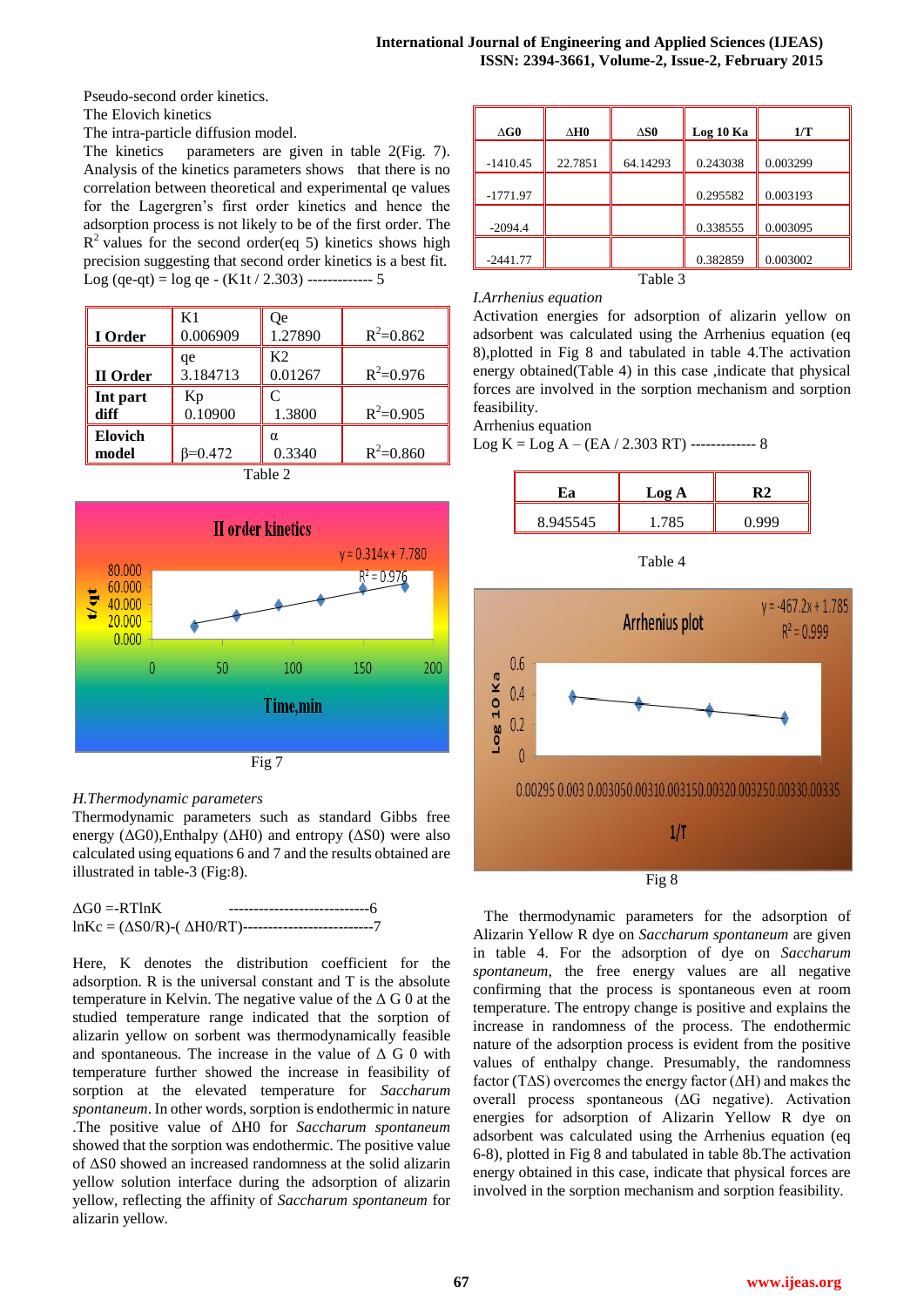#### *J.Effect of temperature*

Temperature has an important effect on the rate of adsorption. The percentage of dye adsorption was studied as a function of temperature in the range of 30-60 °C. It was observed that adsorption yield increase with increase in temperature. The minimum adsorption w a s 84 % a t  $30$  ° C a n d maximum adsorption was 87.87 % at 60 °C for 50 ppm initial concentration of dye solution. The effect of



temperature on the percentage adsorption of dye on *Saccharum spontaneum* is shown in figure 9 and table 9. This is only natural because increase in temperature provides the necessary energy for the endothermic process of adsorption, to an increase in the rate of the process. The point to be appreciated is that even at room temperature sufficient (more than 80%) adsorption has taken place. This in turn confirms the efficiency of the adsorbent in the removal of toxic dye.

#### *K.FT-IR Study*

The action of oxidizing Oxygen on the surface of the carbonaceous precursor causes formation of surface oxides .Their structure have not been investigated completely because of the greater number of possible surface groups .The most common Oxygen groups on the surface are carboxylic, lactonic and phenolic .These groups have acidic character, which can be relatively easily determined by titration methods that are based on titrations using bases of different strengths. The method of Boehm has been followed to find the density of functional groups present on the carbon surface.FT-IR (SHIMADZU)spectra of the activated carbon samples before and after adsorptions are shown in the figures(10a &10b) respectively. The spectra provide the evidences for the presence of surface groups on the adsorbent's surface as established by Boehm. Notable differences among them are the peak intensities .The carbons have marked differences in the intensities of nearly all the absorption bands , reflecting that the density of corresponding functional groups differ a lot. After adsorption some peaks is vanished due to desorption in to adsorbate and few peaks are slightly shifted to higher or lower wave numbers due to electrostatic forces. There are no new peaks after adsorption confirmed the absence of formation of new compounds shown.



Figure 10a, Before Adsorption



Figure 10b, After Adsorption

#### *L.SEM analysis*

 The surface morphology of *Saccharum spontaneum* was examined using Scanning Electron Microscopy (SEM), before and after adsorption and the corresponding SEM micrographs were obtained at an accelerating voltage of 15 kV (Hitachi SE 900) at 5000× magnification and are presented in figures 11 a and 11 b. At such magnification, the *Saccharum spontaneum* particles showed rough areas of surface within which micropores were clearly identifiable.



Figure 11 a ,Before Adsorption